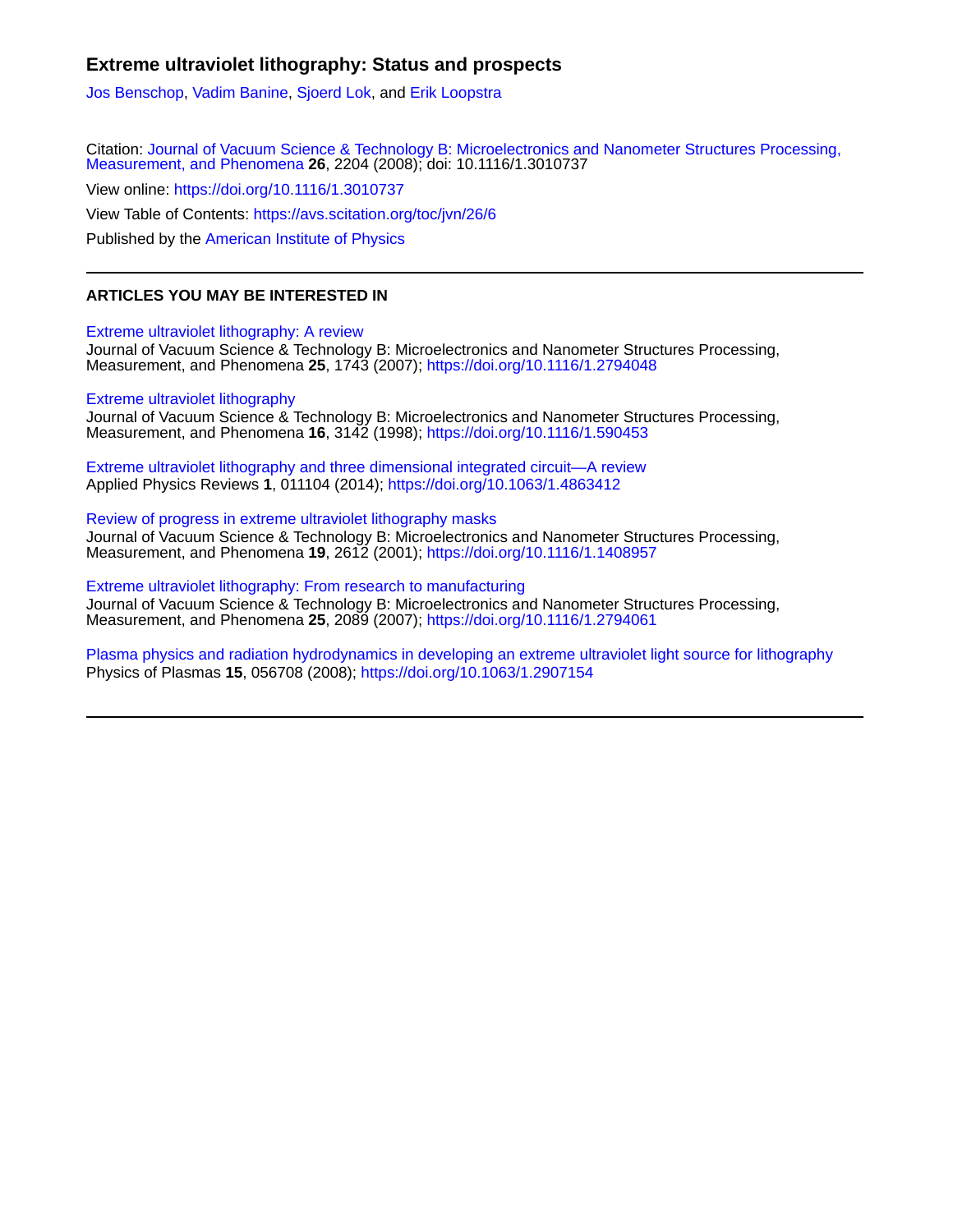# **Extreme ultraviolet lithography: Status and prospects**

Jos Benschop,<sup>a)</sup> Vadim Banine, Sjoerd Lok, and Erik Loopstra *ASML, P.O. Box 324, 5500 AH Veldhoven, The Netherlands*

Received 17 June 2008; accepted 29 September 2008; published 1 December 2008-

Extreme ultraviolet lithography (EUVL) using 13.5 nm wavelength light is the leading candidate to succeed 193 nm immersion lithography, enabling semiconductor chips with features smaller than 22 nm. Several major programs worldwide have developed this technology in recent years D. A. Tichenor *et al.*, OSA Proceedings on Soft X-Ray Projection Lithography, edited by A. M. Hawryluk and R. H. Stuten (1993), Vol. 18, p. 79; H. Kinachita, OSA Proceedings on Soft X-Ray Projection Lithography, edited by A. M. Hawryluk and R. H Stulen (1993), Vol. 18, p. 74; J. P. H. Benschop, W. M. Kaiser, and D. C. Ockwell, Proc. SPIE 3676, 246 (1999)] and in 2006, ASML shipped the first EUV Alpha Demo tools (NA=0.25 full-field scanners) to IMEC in Belgium [A. M. Goethals *et* al., Proc. SPIE 6517, 651709 (2007)] and CNSE in Albany [O. Wood *et al.*, Proc. SPIE 6517, 6517-041 (2007)], USA. Currently the development of preproduction tools with targeted shipment of 2009 is well under way. This paper discusses the most critical items for EUVL development, namely, EUV imaging and EUV sources. Furthermore, it elaborates on the necessary development of masks and resists and, for example, quantifies how resist diffusion length can impact imaging capabilities. Results obtained and lessons learned with the Alpha Demo tools are discussed, as well as potential solutions to some of the remaining challenges. Additionally, this paper explains how EUV can realize high productivity  $(>100 \text{ wafers/h})$  and high resolutions  $(<22 \text{ nm})$  to continue the cost-effective shrink of semiconductors for several generations. *© 2008 American Vacuum Society.* [DOI: 10.1116/1.3010737]

## **I. INTRODUCTION**

The resolution of optical lithography scales with  $k_1$  (an imaging enhancement dependent parameter) and the wavelength of the light used, and it is inversely proportional to the numerical aperture (NA) of the lithography system's lens. A lower *k*<sup>1</sup> generally leads to lower modulation of the light at the wafer and thus to lower process margins. Imaging enhancement technologies<sup>1</sup> can be applied to mitigate part of this effect; however, the physical limit of single exposure lithography is  $k_1 = 0.25$ . Table [I](#page-1-1) shows how various combinations of NA, wavelength, and  $k_1$  can be used to meet the required resolution over time.

State-of-the-art optical lithography uses water-based immersion technology, an ArF laser source with 193 nm wavelength, and an objective lens having a numerical aperture of  $1.35<sup>2</sup>$  It can be used to print lines and spaces close to the physical limit of 36 nm half-pitch. It is expected that extreme ultraviolet lithography (EUV) tools and infrastructure will not be ready in time to produce chips at the 32 nm half-pitch node, which will likely require a form of double patterning. The May 2008 Litho Forum in Bolton Landing, organized by SEMATECH, confirmed that EUV is the preferred technology from 2012 onward and will predominate in  $2016$ .<sup>3</sup> According to the 2006 ITRS roadmap, a 22 nm half-pitch system would be in production in  $2016<sup>4</sup>$  EUV is likely to be introduced for 22 nm half-pitch manufacturing and extended to 11 nm half-pitch and beyond. At its introduction, the  $k_1$ value of EUV will be 0.4 or larger, which is a significant

advantage in manufacturing compared with today's 193 nm lithography operating with  $k_1$  close to the physical limit.

## **II. RESULTS FROM THE ALPHA DEMO TOOLS**

Two Alpha Demo tools were built<sup>5</sup> and shipped by ASML in 2006, one to IMEC (Interuniversitair Micro-Electronica. Centrum) in Belgium and one to CNSE (College of Nanoscale Science and Engineering) in the USA. These are fullfield  $(26 \times 33 \text{ mm}^2)$  EUV scanners, primarily intended to build knowledge on tool technology, and mask- and-resist infrastructure. At the time of shipment, only low-power sources were available. Nevertheless the tools exposed about 250 full field 300 mm wafers between October 2007 and February 2008. Sixteen different reticles from three reticle blank suppliers and different resists were used.

<span id="page-1-1"></span>TABLE I.  $k_1$  value as function of resolution (defined as half-pitch), wavelength  $\lambda$ , and numerical aperture NA. Values below 0.25 require double patterning.

| Half-pitch (nm) year |      | 65   | 45   | 32   | 22   | 16   | 11   |
|----------------------|------|------|------|------|------|------|------|
| $\lambda$ (nm)       | NA   | 2005 | 2007 | 2009 | 2011 | 2013 | 2015 |
|                      | 0.93 | 0.31 |      |      |      |      |      |
|                      | 1.20 | 0.40 | 0.28 |      |      |      |      |
| 193                  | 1.35 |      | 0.31 | 0.22 | 0.15 |      |      |
|                      | 1.55 |      |      | 0.26 | 0.18 |      |      |
| 13.5                 | 0.25 |      |      | 0.59 | 0.41 |      |      |
|                      | 0.35 |      |      |      | 0.57 | 0.41 |      |
|                      | 0.45 |      |      |      |      | 0.53 | 0.37 |

<span id="page-1-0"></span>a)Electronic mail: jos.benschop@asml.com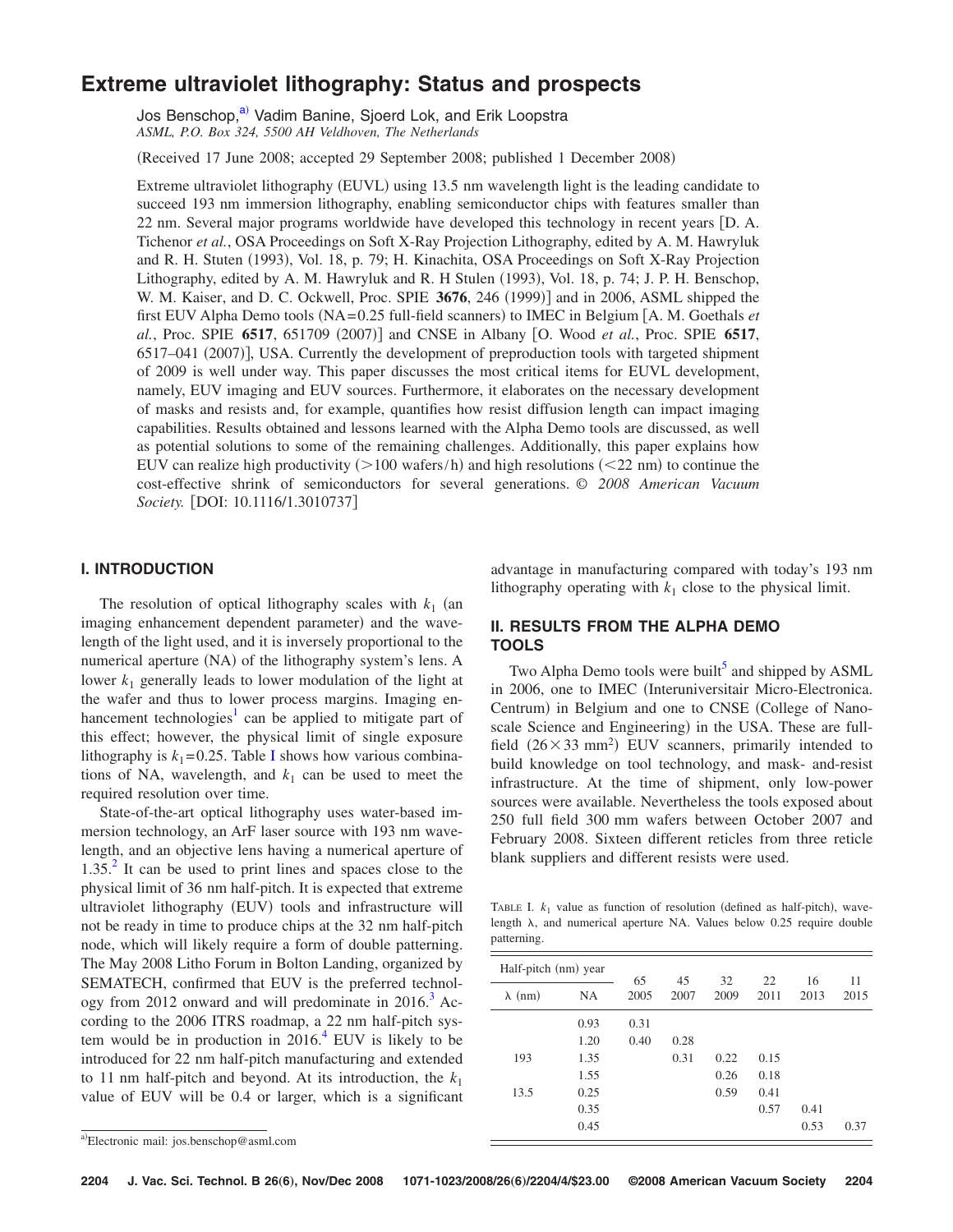<span id="page-2-0"></span>

FIG. 1. Vertical and horizontal dense 32 nm half-pitch lines and spaces through focus. [Resist: Rohm & Haas XP-5271i (MET-2D); thickness: 90 nm; dose:  $\sim$ 25 mJ/cm<sup>2</sup>; imaging setting: NA=0.25,  $\sigma$ =0.5 conventional.

Recently EUV source power has been improved by more than an order of magnitude, increasing the Alpha Demo tool productivity to more than two wafers/hour. Imaging results are shown in Figs. [1](#page-2-0) and [2.](#page-2-1) Note in Fig. [2](#page-2-1) that contact holes at the edge and center have been printed without any optical proximity correction—this is possible, thanks to the high  $k_1$ value of EUV  $(k_1=0.56$  for 30 nm half-pitch,  $\lambda = 13.5$  nm, and  $NA = 0.25$ ). Measured overlay with the tools was 7.4 nm  $[\mu + 3\sigma]$  with the tool-to-itself and 11.2 nm  $[\mu + 3\sigma]$  with the tool-to-dry 193 nm scanner. Overlay defines the position of one image with respect to an image printed on a previous layer. It is measured by optical metrology, determining the relative position of markers printed in two layers with a predefined offset. State-of-the-art 193 nm lithography shows tool-to-itself overlay of  $6 \text{ nm}$ .<sup>7</sup> However, since the Alpha Demo tools were never optimized for overlay performance, and the vacuum environment is advantageous for interferometric control systems (no air turbulence), we can expect production EUV tools to perform better than today's 193 nm systems.

The two Alpha Demo tools have provided tool makers with essential EUV know-how. Moreover, they are currently instrumental in developing EUV infrastructure, including mask making and resists.

<span id="page-2-2"></span>

FIG. 3. LPP source.

### **III. CRITICAL EUV LITHOGRAPHY ISSUES**

#### **A. Source**

Two types of EUV source are being developed based on laser produced plasma (LPP) and discharge produced plasma (DPP).<sup>[6](#page-4-6)</sup> Figure [3](#page-2-2) schematically shows the LPP source in which a multikilowatt  $CO<sub>2</sub>$  laser is focused onto a Sn droplet. After evaporation and ionization of the Sn droplet, hot plasma of a few tens of eV is created and emits light mainly in the EUV spectrum.<sup>7</sup> This radiation strikes a multilayercoated collector mirror at a near perpendicular angle, where it is reflected to a point (see Fig. [3](#page-2-2)) called the intermediate focus. This is a separation point between the rather dirty source collector module and the clean illumination and projection optical chambers. Critical issues are Sn deposition on the collector and collector sputtering by Sn ions with energies of several keV and maintenance of spectral purity (contamination is caused by reflection and scattering of 10  $\mu$ m  $CO<sub>2</sub>$  laser light and the deep ultraviolet component of the plasma-emitted radiation).<sup>[8](#page-4-7)</sup>

Figure [4](#page-2-3) schematically shows the other kind of EUV source based on a discharge produced plasma. Here, an electric current between Sn coated anode and cathode generates a Sn plasma. Due to self-pinching effect, the plasma is heated when the Lorentz force contracts the plasma. A multishell grazing incident collector reflects the light into the intermediate focus. A set of blades, so-called foil traps, prevents the Sn debris from reaching the collector. Critical issues are the Sn deposition on the collector and collector sputtering by Sn ions with energies of several tens of keV.

<span id="page-2-1"></span>

FIG. 2. Contact holes at 34-30 nm half-pitch (exposure dose is indicated in  $mJ/cm<sup>2</sup>$ ).

Several commercial source suppliers have credible roadmaps predicting outputs of more than  $200 \text{ W}$  by  $2010$  (see

<span id="page-2-3"></span>

FIG. 4. DPP source.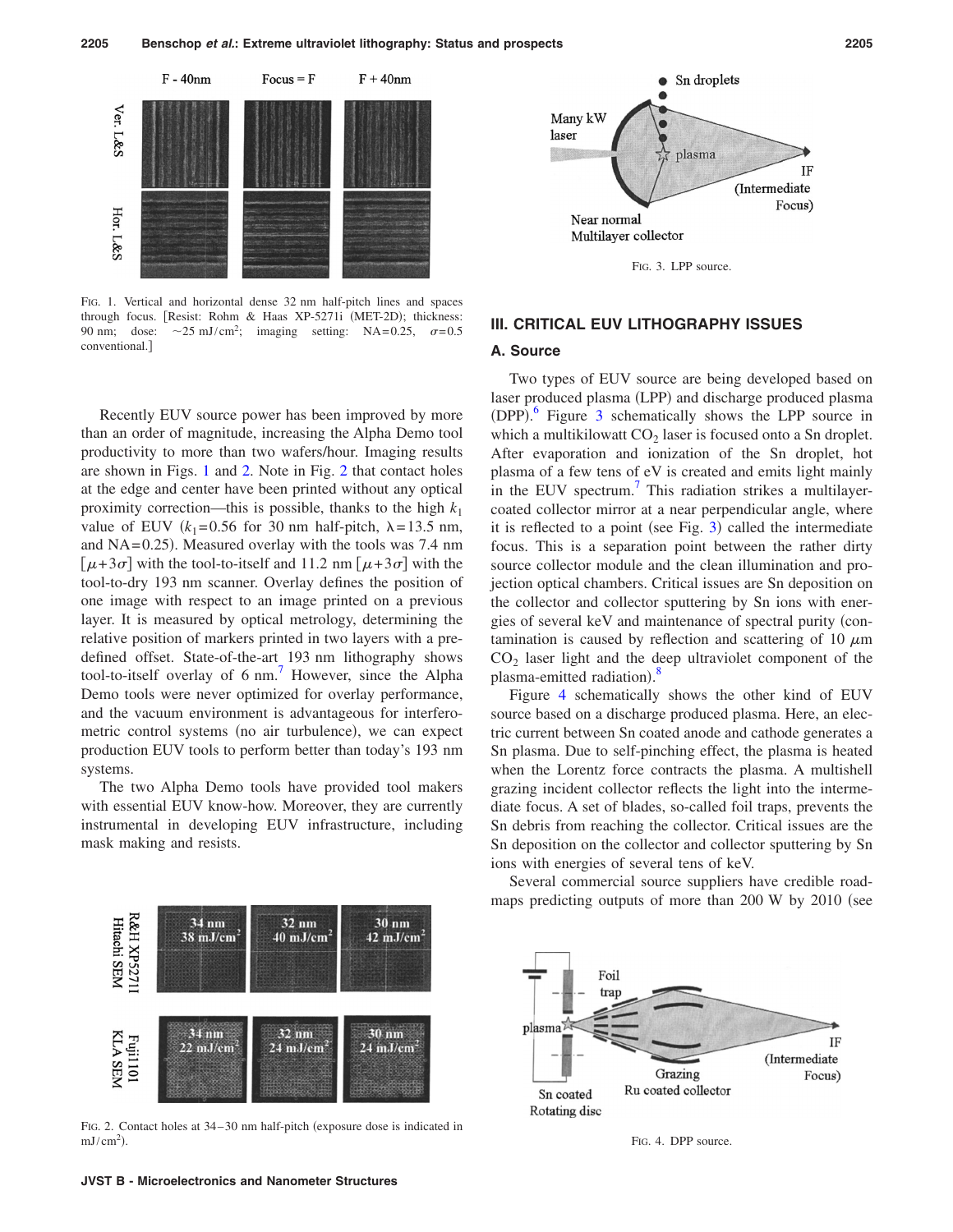<span id="page-3-0"></span>

FIG. 5. EUV source power roadmap (2007 numbers are measured, 2008 and beyond are committed by EUV source makers).

Fig. [5](#page-3-0)). The highest powers reported today are typically obtained in burst mode. These powers will need to be maintained over hours in a module that includes EUV light collection and Sn debris mitigation.

#### **B. Resist**

Resist is a key parameter in the imaging performance of any lithography system. A critical parameter is the resist diffusion length (DL). Throughout this paper we characterize the DL as the standard deviation of the Gaussian function used to convolve the intensity profile. The exposure latitude and mask error factors have been calculated for various DLs and NAs. From this the obtainable resolution shown in Fig. [6](#page-3-1) has been derived using minimum exposure latitude of 10% and a maximum mask error factor of 3.

From Fig. [6](#page-3-1) one can derive that a  $NA > 0.25$  is required to obtain a resolution better than 20 nm. A known impact of increased NA is the decreased depth of focus (DoF). Figure [7](#page-3-2) shows how the decreased DoF can be compensated when using advanced illumination modes. This is particularly the case when imaging dense lines and spaces.

<span id="page-3-1"></span>

FIG. 6. Achievable resolution as function of resist diffusion length calculated for  $NA = 0.25 - 0.55$ .

<span id="page-3-2"></span>

FIG. 7. Depth of focus (DoF) as function of NA for two types of features (dense lines and spaces; isolated lines) and three types of illumination (conventional, annular, and isolated).

Figure [8](#page-3-3) shows progress in imaging ability over recent years. In particular, the more sensitive resists have shown significant progress. State-of-the-art resist with an  $E_{size}$  equal to 18 mJ/cm<sup>2</sup> has printed 24 and 22 nm dense lines and spaces with 4 nm line width roughness.<sup>9</sup>

### **C. Mask**

The mask has to meet many requirements simultaneously, but as Fig. [9](#page-4-9) shows, mask defectivity is most critical  $(e.g.,)$ champion data do not meet the requirement for feature size of 60 nm-30 nm is needed). In addition to making a defect free mask, one should also be able to store and handle masks without contamination. Here an industry-wide effort has resulted in a dual-pod proposal. This has demonstrated the ability to cope with multiple handlings of reticles—in and out of the vacuum—without adding particles.<sup>10[,11](#page-4-11)</sup> Another critical aspect of the EUV mask is inspection. At present, printed wafers can be inspected for defects and repetitive defects can be ascribed to a mask. In the future, the EUV infrastructure will need mask inspection tools.

<span id="page-3-3"></span>

FIG. 8. Progress in resolution of EUV resists.